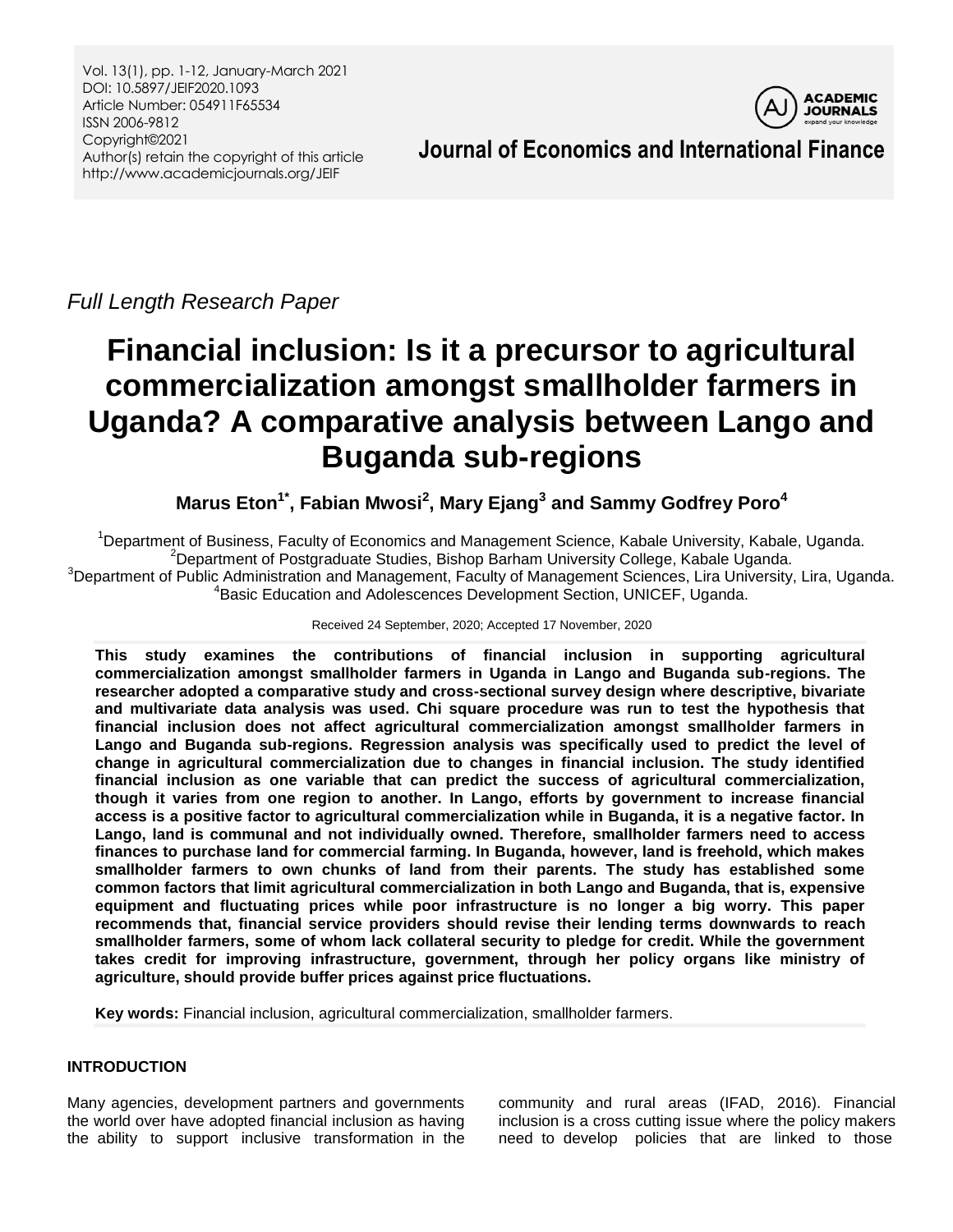operating in the financial sector. Demirguc-kunt et al. (2015) note that adequate progress has been achieved in raising financial inclusion levels globally where the unbanked people have drastically reduced by 20% to two billion in the period 2011-2015.In Uganda, the number of adults who could access formal financial services rose from 28% in 2009 to 54% in 2013 (CARE International, 2014). Mobile money brought about a sharp rise in financial inclusion. This report further reveals that about 15% of the adults have no access to formal financial services. In 2018, financial inclusion in Uganda stood at 58%, which is almost double of what it was in 2009. The introduction of Agent Banking in 2016 and shared agent platform/switch to facilitate access to bank agents in 2018 account for the notable rise in financial inclusion (Alliance for Financial Inclusion, 2019). However, the position remains low if compared to the global position of 69% in 2017 and 63% in Sub Saharan Africa. The same report establishes that 77% of the adults in rural areas have formal financial inclusion, majority of who are men (63%). These statistics imply potential contributions of financial inclusion to the agricultural sector in Uganda, where 43% of household-based enterprises belong (Uganda Bureau of Statistics, 2016).

Uganda"s economy predominantly depends on agriculture since the 1920s, where cotton and coffee accounted for 90% of the total exports (Goobi et al., 2017). Around the years of independence, economic growth and development in Uganda was impressive, growing at an average annual rate of 6.7%. Around the same period, agriculture contributed more than one-third of the country"s GDP. The expansion in the food processing industries at that time gave rise to this historical rate of economic growth and development (Uganda Bureau of Statistics, 2016). From mid-1960s, Uganda implemented agricultural and lending schemes that resulted in the establishment of two public sector banks (Uganda Commercial Bank and Cooperative Bank) to serve as a conduit for government lending schemes. These banks made losses for failure to follow commercial practices (Kilimani, 2007). However, political instability, poor governance and economic mismanagement that swept the country in the 1970s and early 1980s saw Uganda"s persistent decline in the economy, casting it among the world"s poorest and least developed countries. The real decline in GDP stood at 38%, with a greater effect on agriculture and trade sectors. The increasing insecurity at the time and the unattractive prices paid to farmers affected coffee prices significantly (Ministry of Finance, Planning and Economic Development, 2010; Brownbridge, 1996; Goobi et al., 2017). According to Uganda Bureau of Statistics (2016), agriculture contributed 24.0% to Uganda"s GDP in 2014/

2015 year and 80% of Uganda"s exports, with coffee alone contributing 20% (Goobi et al., 2017).

The integration of smallholder farmers into agricultural commercialization is significant to agriculture"s contribution to economic growth thus enhancing financial inclusiveness. Dehaas (2016) states that Uganda registered 12 percent of smallholder farmers as the sellers of farms products and the net buyers stood at 66 percent; therefore, accessibility to the market and transiting from subsistence farming to commercial farming can lead to economic growth. Uganda Bureau of Statistics (UBOS) (2015) observes that agricultural sector had grown faster by contributing 26 percent from 24 percent to the GDP of Uganda, which is commendable as after embracing value addition. The importance of agricultural commercialization has significantly grown with the development of various strategies, which shifted from subsistence to commercial (FAO, 2013). Agriculture provides the primary source of income for the world economy and supporting agricultural commercialization may lead to an inclusive model for economic growth. Gashu et al. (2019) justifiably assert that a significant investment and creativity in agriculture is highly needed to achieve a sustainable economic growth. One way towards sustainable economic growth and development is agricultural commercialization and stimulating household incomes. Agriculture commercialization is the process of transition from subsistence farming to production-oriented marketing (Pradhan et al., 2010). The concentrations of commercial agriculture in Uganda consist of the following: Livestock farming, crop farming, fishing, forestry and recently horticulture, which have gained prominence. Majority of the population in Uganda depend on agriculture for their livelihood. They thus need an inclusive financial system to accelerate economic transaction, manage daily resources, improve lifestyle, and make investment to support growth. The Government of Uganda has supported agriculture by providing special incentives which included duty free tax on importation of plant and machinery, research and development expenditures are exempt, training and capital allowances on plant and machinery between 50-70% are exempted (Uganda Investment Authority (UIA), 2015). Agricultural modernization in Uganda may support change from subsistence agricultural system to a modern and commercialized system, though it calls for adoption of adequate interventions.

Agricultural industry is significant to the society especially where it accounts for a larger share of the economic output. Most importantly, financial inclusiveness has not been emphasized in support to small holder commercialization of agriculture. Insufficient amount of commercialization of agriculture. Insufficient amount of

\*Corresponding author. E-mail: emarus@kab.ac.ug, eton.marus@gmail.com.

Author(s) agree that this article remain permanently open access under the terms of the [Creative Commons Attribution](http://creativecommons.org/licenses/by/4.0/deed.en_US)  [License 4.0 International License](http://creativecommons.org/licenses/by/4.0/deed.en_US)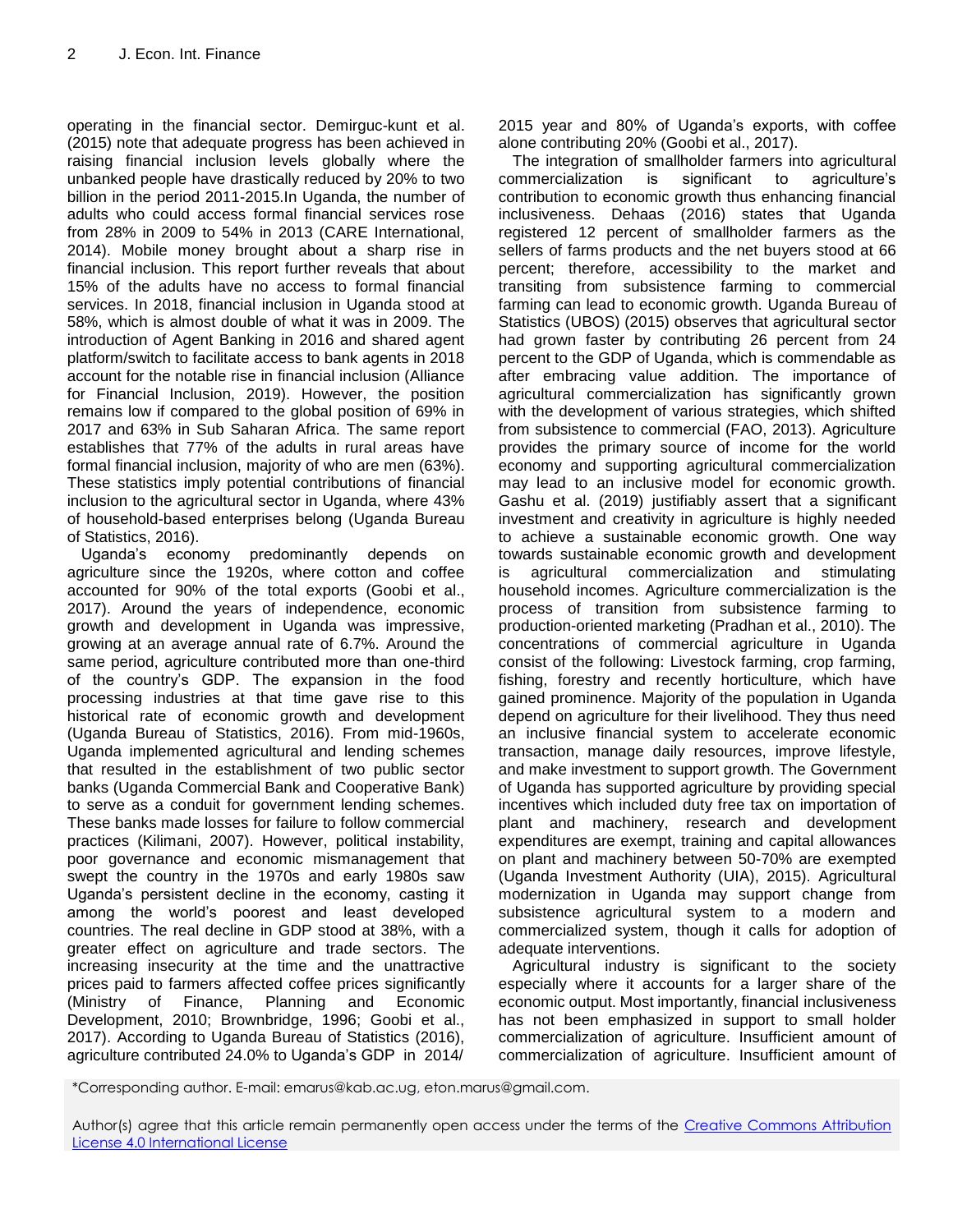money has always been exerted to promote agricultural sustainability and development and majority of smallholder farmers and entrepreneurs focus on production and technology which has not been consistent (Seidel et al., 2013). Agricultural financial sector has also been associated to the land rush growing globally. Fairbairn (2014) argues that financial investors intending to acquire land for large scale farming is on the rise and this is a major challenge facing commercial farmers. These challenges are unique to smallholder commercial agriculturalist and financial institution face similar hurdles, which may include but not limited to high transaction costs, regulatory framework and unfavorable climatic environment (IFC, 2012). The market dynamics currently faced by smallholder farmers does not support market access for the rural dwellers thus undermining agricultural commercialization.

Economists and agriculturalist have linked the challenges in adopting innovation and technology in agricultural sector to access to credit. FAO (2015) establishes that inadequate infrastructure in the rural areas has made it difficult to support processing of agricultural produce for value addition, and other produces are perishable like vegetables, fruits, dairy products and others. Barnett et al. (2008) link the inadequate agricultural finance, which re-enforces poverty traps, and in essence, advocates for the riskbased finance programs. Despite the increasing attention and efforts by many developing countries where Uganda falls, environmental issues not withstanding delays in the adoption of technology affects smallholder agricultural commercialization (World Bank, 2016). Much emphasis on investing resources in domestic or smallholder agriculture is evident, Uganda"s spending on agriculture has continuously declined despite its key role in the economy. In this respect, the low budget on this sector has negatively affected it and this affects the research on value addition, quality and regulation standards. The challenges the two regions face in agricultural commercialization amongst small holder farmers are not any different from other region. This study will help to identify key institutional issues that may support the transformation of smallholder farmers into large scale and modern agro-processing markets to achieve economic growth.

#### **Objectives**

(i) To establish the relationships between financial inclusion and agricultural commercialization amongst smallholder farmers in Lango and Buganda sub-regions

(ii) To assess the role of financial inclusion in supporting Agricultural commercialization amongst smallholder farmers in Lango and Buganda sub-regions.

(iii) To examine the factors hindering the growth of agricultural commercialization amongst the smallholder

farmers in of Lango and Buganda sub-regions.

#### **Hypothesis**

Financial inclusion does not affect agricultural commercialization amongst smallholder farmers in Lango and Buganda sub-regions.

#### **LITERATURE REVIEW**

#### **Conceptualizing financial inclusion**

Financial inclusion (FI) is the provision of affordable, timely and appropriately regulated access to financial services and products to all categories of people with the aim of improving and promoting the well-being of the population (OECD/INFE, 2012).The usage, adequacy, convenience, product knowledge, affordability and accessibility are some of the factors brought forward by many authors in describing financial inclusion (Aro-Gordon, 2016).Financial inclusion (FI) emerged as a major player in delivering financial services to the community and the disadvantaged poor at an affordable terms and conditions (Iqbal and Sami, 2017). It is important that the regulators, financial sectors and government create a conducive and enabling environment that supports the capacity of financial service providers through identification of the market demands by designing affordable products and services, which support financial inclusion (Arnold and Rhyne, 2016). Uganda has adopted the usage of mobile money services and technology that has significantly strengthened financial inclusion amongst the farmers in the rural and peri-urban areas. Digital cash transfers are most cost-effective methods of transferring money to small-scale farmers, which are scattered in rural areas. Finscope (2018) argues that mobile money services have driven financial inclusiveness to Ugandans. Out of the 58% of the population who have access to formal financial services, only 56% conduct their transaction through mobile money services.

Accessibility to digital financing is critical for the transformation of smallholder agricultural sector. Finscope (2018) states that 22% of Ugandan adults are using informal channels in accessing financial services whereas 22% are excluded financially therefore meaning that 44% of Ugandan adults are not getting the deserved services from the financial sector. Just like other developing countries in the world, Uganda has adopted the usage of telephone banking, whose penetration stands at 10% (Bruhn and Love, 2014). This is still low; however, the usage is likely to increase if most Ugandans are continuously sensitized. Callen et al. (2014) note that technology can improve savings; this can be done by using mobile point service centers to collect weekly deposits and this increases higher saving rates and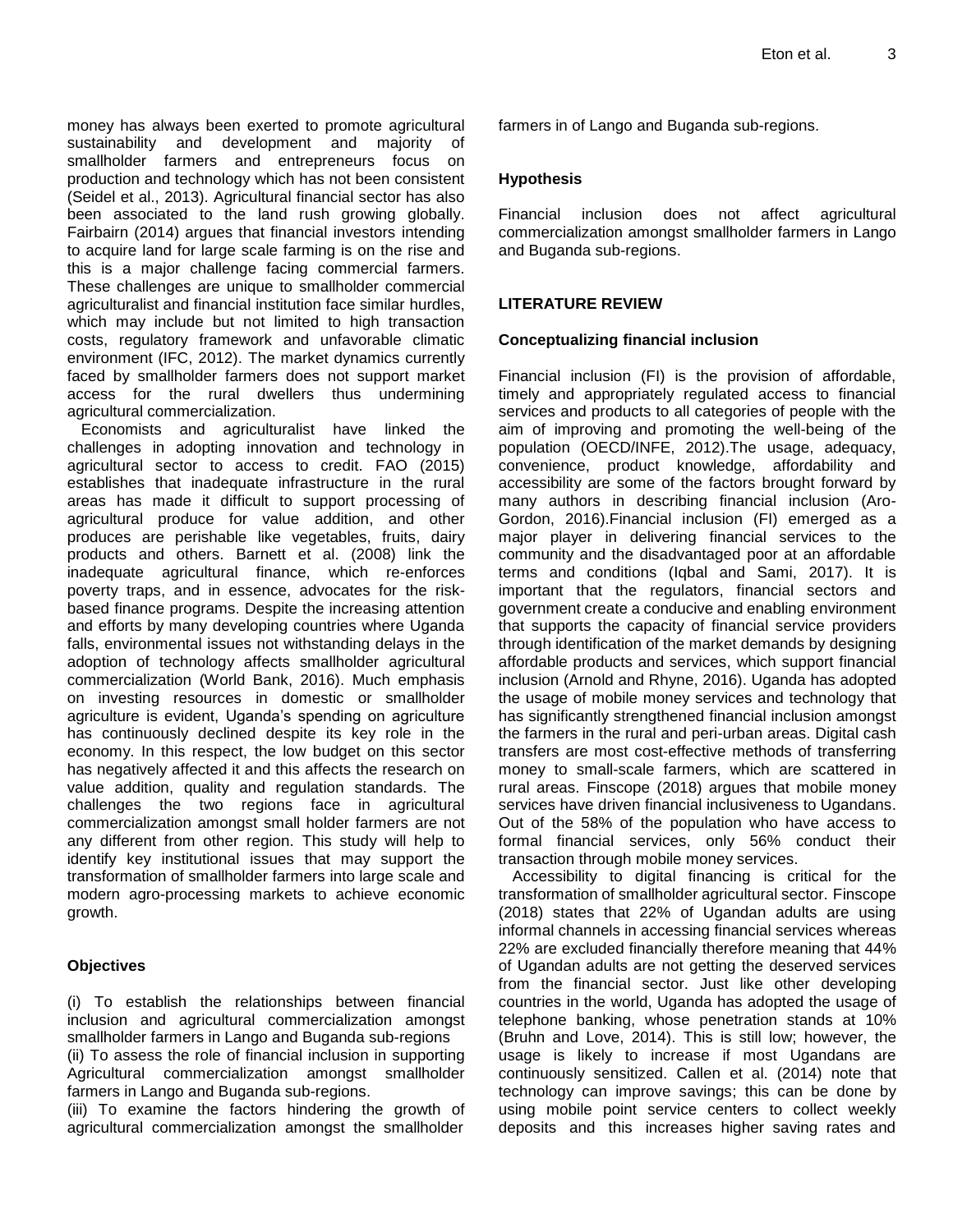increases household income. Kast and Pomeranz (2014) argue that the reduction in the barriers to a formal saving by individuals offering free bank accounts may result in a decrease in short term debt and increased ability of coping with consumption shocks. Serrao et al. (2013) state that inequality amongst the community is widening and believed that limited access to financial services is seen as a factor responsible for the persistent and widening income inequality and slow economic growth. UNCDF (2015) notes that policy makers hope that the rising level of financial inclusiveness would reduce inequality and raise growth. Kotler and Keller (2015) observes that there are non-financial institutions legally operating in the community offering financial products and services to clients without a regulatory framework given by a financial authority.

Tania and Adalbert (2018) point out the challenges associated to financial inclusion that are linked to unfavorable business environment and ever rising transaction cost, which makes it very difficult for the sustainability of formal financial institution. DeOlloqui et al. (2015) argue that the challenges that limit financial inclusion are especially those population who are excluded, and majority are in the rural areas. The rural environment faces multiple risks such as lower rates for formal property ownership, which may lead to reduction in the range of collateral security and these affect the coverage and the quality of the availability of the infrastructure (Valenzuela and Cruz, 2017). Access to financial service providers and bank branches has proved to be problematic especially to smallholder farmers and agriculturalist who are based in rural areas where banking services are not easily available; whereas urban dwellers can access these financial services as and when they need them (World Bank, 2015). Credit services, saving and member's deposits remain the basic financial services, which can be accessible while others are outreach like networks and retail location (World Bank, 2014). Financial experts argue that access to a reasonable credit, at affordable rates to the poor will increase financial inclusiveness to the disadvantaged poor (Abdulkareem, 2019).It is significant to note that financial exclusion in developing countries affects mostly the rural dwellers and therefore it is important to applause the contribution of informal financial lenders in filling this gap. Therefore the concerned authority should provide a monitoring and supervisory role to protect the borrowers (Eton et al., 2019). Similarly, Akinlo (2014) establishes that access to financial services is a major role in the development of the rural poor by increasing income and facilitating investment in various sectors creates an opportunity for employment therefore reducing the vulnerability of the poor. Tambi (2018) states that development partners, private sector especially formal financial institution and governments should sensitize the smallholder farmers on the availability and existence of financial services.

## **Conceptualizing agricultural commercialization**

Agricultural development economics establishes ways of breakthrough from semi-subsistence methods (in which smallholders are trapped) to the modern ways of farming which is commercial in nature (Muamba, 2011).The process involving transforming agricultural practices from the rudimentary subsistence farming to commercial farming is agricultural commercialization (Justus et al., 2016). Smallholder farmers can engage in agricultural commercialization if given all the necessary support thus, contributing to economic growth of the economy. Agricultural commercialization operates in two folds: the one, which includes food crops and the one of cash crops, which allows for production diversity (Jennifer and Tina, 2014). The current agricultural commercialization or enterprise requires investing heavily on the equipment and guard against risk associated with uncertainties from natural disasters like droughts and floods. IPCC (2012) argues that farmers in sub-Saharan Africa, Uganda inclusive suffer climatic change that affects agricultural production capacity. Importantly, agriculture in Uganda is largely rainfed therefore farmers are vulnerable to drought and floods. Climatic change has proved to be a global phenomenon that greatly affects agricultural production by causing variation in weather patterns, drought and alterations in pests and diseases and the extent of its adversity would depend on the adaptability capacity of the farmers (Gornall et al., 2010).To increase the income of smallholder farmers in developing countries, agricultural commercialization should focus on developing better policies that supports commercialization of smallholder agriculture (Muriithi and Matz, 2015).

Smallholder agricultural commercialization faces various challenges, which among others include inadequate financing for long-term growth. This is a serious challenge in the agricultural growth sector where agriculture has turned to be capital-intensive industry (Eraskine, 2014). Limited farmlands and variation in climatic conditions are some of the major challenges faced by smallholder farmers who are involved in commercial agriculture (Tambi, 2018). Technological barriers have posed as a challenge to agricultural commercialization that may prevent smallholder farmer"s access to credit, thus limiting productivity and income generation (Levine, 2005). Whereas technologies effectively support agricultural commercialization, inability to access capital especially among the underprivileged rural dwellers hinders smallholder farmers in developing countries from adopting them (Shiferaw et al., 2015). Smallholder farmers with smaller plots are often constrained by their inability to invest in modern inputs, which affects their income. EKN (2015) observes that small-scale farmers cannot use tractors since farmers cannot afford the technology. As an intervention, the adoption of technology has helped link the smallholder farmers and markets and this has enhanced the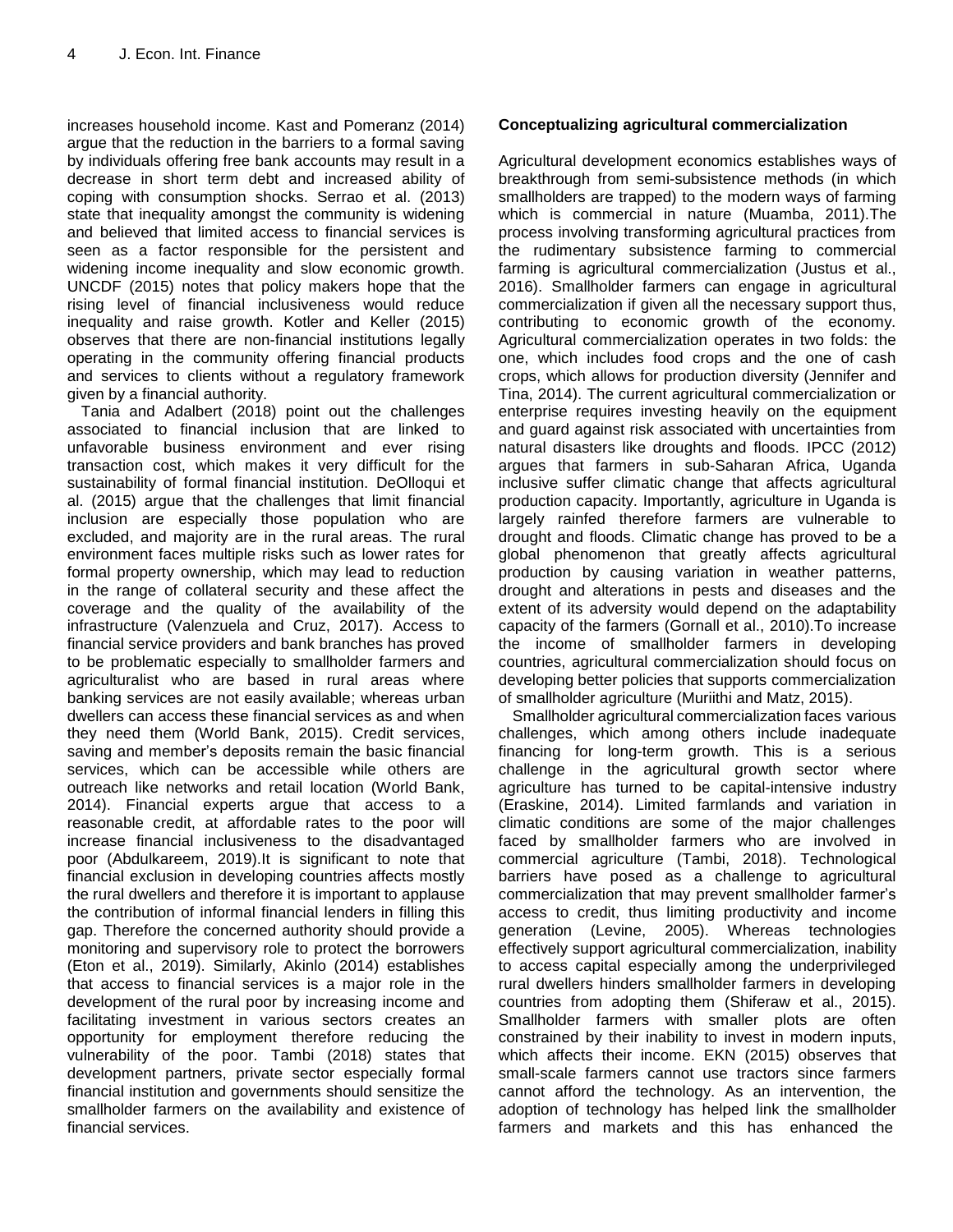productivity by different farmers (GOP, 2015). Innovations in the agricultural sector is significant in lowering per unit cost, reduces hunger and therefore boosting the income of the rural dwellers (Maertens and Barrett, 2013). Access to usage of technology, land, infrastructure and adequate amount of rainfall significantly affects the decision of farmers in agricultural commercialization (Olwande et al., 2015). The continuous usages of poor technology, poor quality seeds, pesticides and fertilizers by smallholder farmers have greatly affected the production and markets prices. Herrmann (2017) argues that using modern farming techniques and technology can lead to production of good quality products with high demand in the market and these increase their income levels. This therefore changes the conditions of input and output prices, marketing systems, transaction cost and the risks that farmers anticipate.

Gebremedhin and Jaleta (2010) state that agricultural production has been hit by falling prices of agricultural products, inadequate technology, lack of infrastructure and inefficient marketing institutions that cause a high risk to household income. Woolverton et al. (2014) observe that smallholder farmers have continued to engage in subsistence agriculture, which is less profitable, and therefore cannot reap from the benefits arising from agricultural commercialization. Gashu et al. (2019) note that new initiatives, reforms in policies and initiatives should be supported while appropriate investments needed to be developed which supports agricultural innovation and growth. AGRA (2016) argues that a number of interventions have been made by various bodies that led to the transformation of smallholder farmers into a major source of income, employment and food for consumption. Smallholder farmers lack links to the markets locally and internationally, making them more prone to exploitation by intermediaries. The public and private sector ought to contribute towards agricultural commercialization through offering financial incentives and training (Kabiti et al., 2016).It is important to note that formation of agricultural cooperatives or partnership by farmers with already established farmers supports markets commercialization (Bitzernd and Bijman, 2014) although poor and smallholder farmers could be left out on the argument that their relevance is not felt. Olwande et al. (2015) argue that improving markets accessibility and reduction of costs affects positively the smallholder farmers market participation which my lead to marketable surplus of their produce. The approach of improving smallholder farming methods and improved accessibility to the market transforms the household economic status (Yusuf et al., 2018). The integration of cash generating crops to the line of various crops produced by smallholder farmers will increase their level of income and this motivates them (Rubhara and Mudhara, 2019). There is much support still needed for sustainability and transformation of agricultural processes in the sub-Saharan Africa to meet

the sustainable development goals.

#### **Financial inclusion and agricultural commercialization**

The recent trends in developing nations have seen farmers engage in agricultural commercialization, and adoption of financial flows into less risky industries and corporations indicates that farmers are highly indebted and therefore creating avenues for financial partnerships (Sippel et al., 2017). Better financial services should improve financial accessibility to the poor, which provides support for a sound and safe spread of better modes of financial service delivery that can easily reach the poor and upscale the successful models for poor households to embrace agricultural commercialization. Soederberg (2013) notes that financialization is expanding into areas beyond traditional agricultural export nation as international organizations are promoting financial inclusiveness in most of the developing nations as a tool for development of agriculture and growth. Most development agencies and banks encourage private financing to support smallholder agricultural commercialization (Aitken, 2013). The government of Uganda, its agencies and private sector have developed strategies to aid the poor improve on agricultural commercialization in both rural and peri urban areas and this has increased incomes for the poor. The World Bank (2014) notes the critical areas where governments have to focus on lowering credit exposure to the agricultural sector and the supply chain and much concentration should be in the geographical disadvantaged areas, financial infrastructures and inadequate training amongst the smallholder commercial farmers regarding financial products and services. By lowering transaction cost in the agricultural sectors, money transfers and mobile money, users ought to protect farmers against any risks (Jack and Suri, 2014). The usage of mobile money services by smallholder farmers is associated with increased farm profits, household income and increased input usage, which supports agricultural commercialization (Kikulwe et al., 2014) .The provision of payments, insurance, credits and savings to the financially disadvantaged and poor at a reasonable cost remain basic to accessing formal financial services. Agricultural insurance products helps commercial farmers address the constraints affecting them such as limited land for cultivation, inadequate inputs for investment and risk associated to production (Norton et al., 2014).The agricultural sector globally suffers from inadequate financing, which reduces the potential of the agriculturalist in utilizing agricultural resources adequately and effectively (Gupta, 2012). Households can improve their well-being through additional income from sales of foodstuff for consumption (Beaman et al., 2014). Investing in farm inputs will eventually lead to increase in production sales.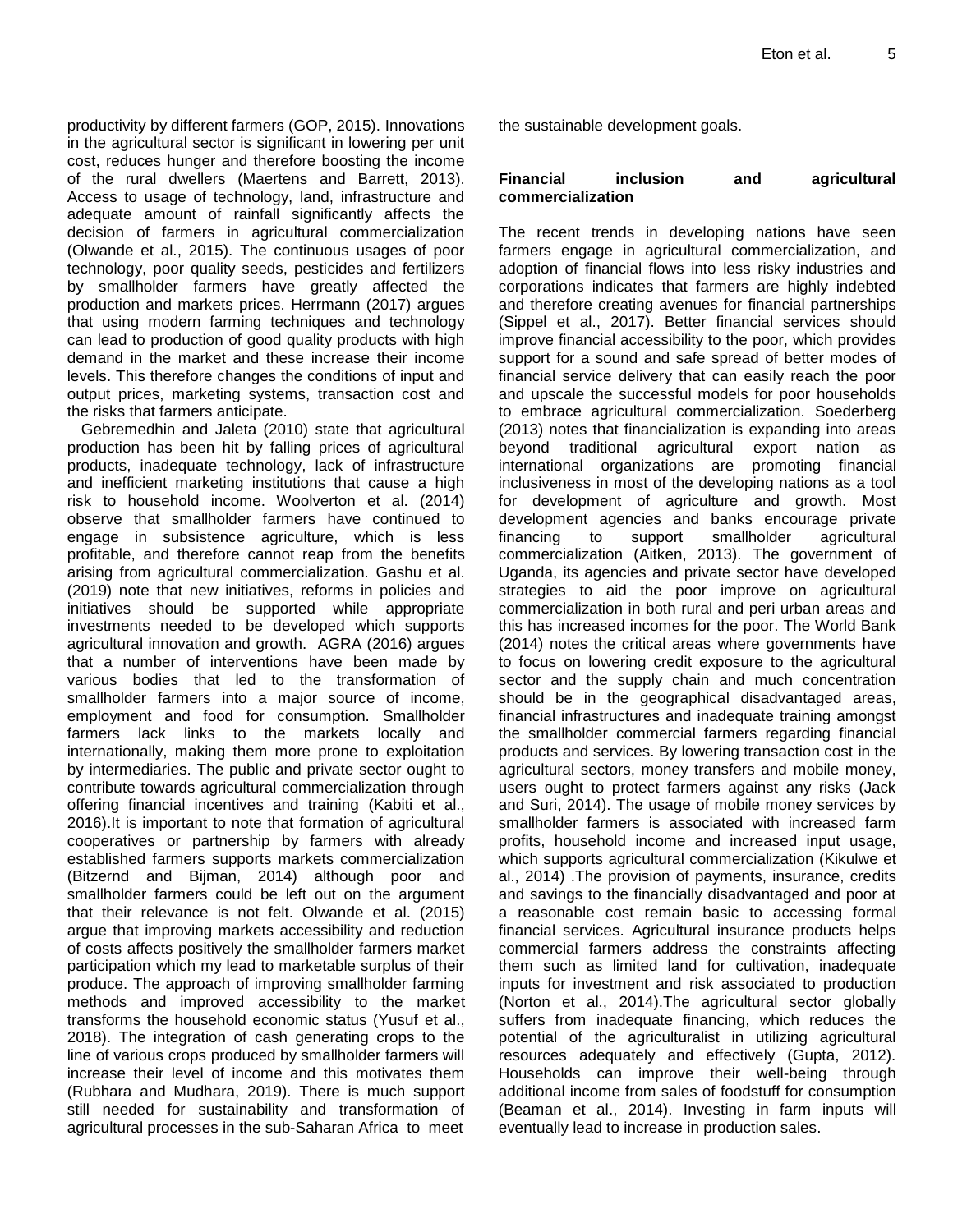Sanfo and Gerard (2012) state that various interventions can mitigate the adverse effects of poor climatic conditions. Such initiatives increase access to financial services at household level, and enhance the adaptability capacity, which would improve agricultural commercialization. The rural poor communities have inadequate access and insecure access to natural resources due to degradation, land fragmentation; continuous competition for the limited available resources and unfavorable government policies, which increase income inequality and financial exclusion among rural dwellers (Prato and Longo, 2012). The high demands for collateral by formal financial institutions, high-perceived risks associated lending to farmers and inadequate capacity in developing friendly credit instruments for farmers have led to under capitalization in the agricultural sector. Financial credit will be a necessity for smallholder farmers to increase their income and agricultural productivity although they are facing a challenge to access credit due to lack of collateral (World Bank, 2015). Subsistence farmers and smallholder farmers if given extensive and financial support are most likely to adopt commercialization of agriculture (Rubhara and Mudhara, 2019). Most clients have stated that high transaction cost has been a major challenge faced by households in obtaining credits from formal financial institution such as loan applications while evaluating collateral security, monitoring servicing of the loans and these eventually delays farmers which affects the planting periods (Ali et al., 2014). Banks assess loan applications for agricultural commercial farmers by taking into consideration the cash flow streams and availability of sources of income (ABA, 2014). The reduction to barriers to formal savings by offering free accounts to individuals would decrease the short-term debt and increase ability to comply with the consumption shocks and well-being of the households (Kast and Pomeranz, 2014). Subsidization of savings by elimination of minimum balances for the customers will provide a temporary interest bonus to increase bank account opening and household income (Schaner, 2015). Informal financial services have proved to be costly, restricted farmers in a particular value chain, lack diversity and this affects the processors and traders who may be operating at small scale (FAOAcademic de Centro\_ America, 2016).

#### **METHODOLOGY**

The researchers adopted a comparative study and cross-sectional survey design. The opinions, trends and attitudes of the participants were collected at one point in time on financial inclusion and agricultural commercialization. This study adopted the qualitative approach to obtain naturalistic experiences of commercial farmers in both Lango and Buganda sub-regions. The study adopted the quantitative approaches to obtain quantifiable information on commercial farmers that would easily be analyzed and generalized. Primary and secondary data collection methods were also used in the study. Secondary data were majorly from government and private institutions reports.

Close-ended self-administered questionnaires were developed to provide uniformity of measurement. Bird (2009) states that a closed-ended question is easily admissible, easy to code and analyze and therefore produces a complete question that avoids irrelevant responses. The instrument was pretested on commercial farmers in some Kayunga district in Buganda sub-region. The instrument indicated a reliability coefficient of ( $α = .749$ ). This was above 0.7, which is acceptable. Therefore, the instrument used was internally stable. The instrument had 11 items measuring financial inclusion, 13 items measuring agricultural commercialization, and 11 items describing challenges in agricultural commercialization. Open-ended questions were developed and administered to commercial farmers that show excellence in National Agricultural and Research Organization (NARO) demonstration projects in Lango and Buganda sub-regions. This study identified these farmers from district reports, which constituted secondary information for this study.

The study was conducted in the districts of Dokolo, Apac, and Lira in Lango sub-region while in Buganda sub-region, the study was conducted in the districts of Luwero, Masaka and Wakiso, respectively. The choice of the districts under study was due to the fact that the promotion of agricultural commercialization had taken shape as a result of the availability of market, land and increase in the number of prominent entrepreneurs engaging in smallholder agriculture for commercialization. Agricultural commercialization in Lango is characteristic of annual crops (millet, maize, simsim, groundnuts, and maize). On the other hand, agricultural commercialization in Buganda is characteristic of perennial crops (banana, pineapples, coffee, and sugarcane).

A target population of 1700 was sought for in the study and 313 respondents were considered against the total population of 6320 from which the target was drawn (Uganda Bureau of Statistics (UBOS), 2018). The sample size of the respondents was from the selected districts which included Dokolo 44, Apac 55 and Lira 60 from Lango sub-region while from Buganda sub-region Luwero 44, Wakiso 54 and Masaka. 58 districts were considered and it is from these districts where the sample size was determined using Krejcie and Morgan 1970 Table. The varying sample size per district was based on the premise that the population size of each district varied and the number of smallholder farmers dealing in commercial agriculture was also not the same. To identify the right participants, the researchers visited the office of the District Agricultural Officers, who availed lists of potential commercial farmers. Using simple random sampling procedures, sample sizes proportional to the targeted populations were drawn from each district. Creswell (2013) believes that simple random sampling eliminates potential selection bias that is likely to occur in the process of selecting participants. This procedure of sample selection was used because the population appeared finite (Amin, 2005). Numerical data collected through questionnaires were cleaned and validated to ensure accuracy and consistence. Descriptive, bivariate and mutivariate data analysis techniques were applied. Chi square procedure was run to test the hypothesis that financial inclusion does not affect agricultural commercialization amongst smallholder in Lango and Buganda sub-region. Regression analysis was adopted to predict the level of change in agricultural commercialization due to changes in financial inclusion. Verbatim statements from key informants supported quantitative data analysis.

#### **RESULTS AND DISCUSSION**

In both Lango, and Buganda, most of the participants were male constituting 51.4% and 48.6% were female respectively. In most part of Uganda, productive resource like land is majorly owned by men. Therefore, it comes as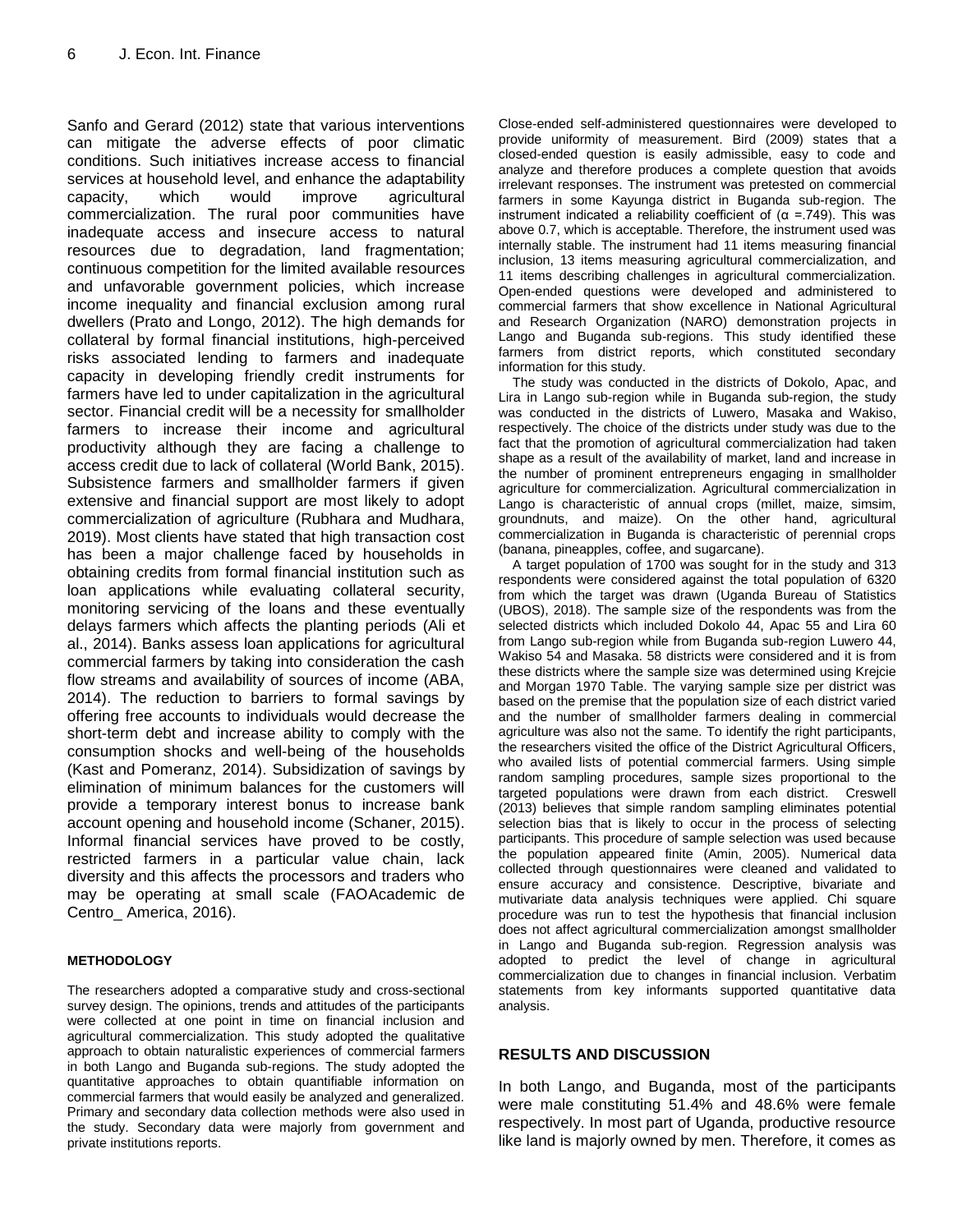**Table 1.** Correlation test.

| Variable list       | Output      | Agricultural commercialization<br>(Lango) | Agricultural commercialization<br>(Buganda) |
|---------------------|-------------|-------------------------------------------|---------------------------------------------|
| Financial Inclusion | Correlation | 0.314                                     | $-0.340$                                    |
|                     | p-value     | 0.000                                     | 0.003                                       |
|                     | N           | 183                                       | 73                                          |

\*\*Correlation is significant at the 0.01 level (2-tailed).

no surprise that men dominate commercial agriculture. Even though women might have access to financial services, they lack securities to pledge to financial services providers. The lack of collateral security needed by formal financial institutions before extending credit supports Ali et al. (2014). These authors showed that the high cost of transacting loans affects households from obtaining credit, of which women are most affected. In terms of age, most of the participants from Lango were of 35-49 (44.3%) while in Buganda, most of the participants were of age 18–34 (45.2%). The difference in participation according to age suggests differences in land tenure systems. In Lango, land is communally owned. Therefore, the adults and the old are likely to own land. In Buganda, land is freehold and highly inheritable, which has seen young people owning large chunks of land. Though ownership of land may not imply participation in commercial agriculture, those with land have high chances of engaging in commercial agriculture. In both Lango and Buganda, most of the participants had attained a university degree constituting 34.4% and 39.7% respectively. In the past, participation in agriculture was an activity left to the rural poor and uneducated. With the increasing number of university graduates that are unemployed, many are turning to commercial agriculture as a source of employment. The educated are likely to transfer knowledge, and adopt improved technologies easily than the less educated. Secondly, the educated are likely to exploit the increasing opportunities of access to financial services than the less educated. In both Lango and Buganda, most of the participants used mobile money services between 5 to 9 times a week constituting 38.8% and 50.7% respectively. Though participants do not use mobile money services for commercializing agricultural practices, the mere fact that the service is available enhances commercial agriculture. This coincides with the findings on financial services commonly used by commercial farmers. In both Lango and Buganda, mobile money constituting 66.1% and 80.8% were the most used financial services. Commercial agriculture is commonly practiced in rural area where mobile money services are more common than other financial services. Though village banking might be accessible in rural areas, they are not attractive to educated farmers. Food crop constitute agricultural commercialization in Lango and Buganda, constituting (66.1%) and 54.8% respectively. In Uganda, there is a thin line between food crops and cash crops since almost all food crops are marketable. Secondly, it is cheaper to cultivate food crops on small farmland than cash crops.

#### **The relationships between financial inclusion and agricultural commercialization amongst smallholder farmers in Lango and Buganda sub-regions**

The study employed a correlation test to establish the relationship between financial inclusion and agricultural commercialization amongst smallholder farmers. Correlation coefficient ranges from zero (no relationship) to one (perfect relationship). Correlation coefficients very close to zero indicate weak relationships while those very close to one indicate very strong relationships. Positive correlation coefficients indicate that the two variables change in the same direction while negative correlation coefficients indicate that the two variables change in opposite directions. The findings are based on a response rate of 81.8% (256 out of 313) (Table 1).

In Lango, the relationship between financial inclusion and agricultural commercialization  $(r = 0.314; p-value)$ =0.000) was weak. The statistics imply government"s effort to promote financial inclusion is associated to a weak change to commercialization. However, the p-value shows that financial inclusion and agricultural commercialization are linearly related with 99% confidence. In Buganda, the relationship between financial inclusion and agricultural commercialization amongst small holder famers ( $r = -0.340$ ; p-value =0.003) was weak and negative. The statistics imply that an effort by government to promote financial access is associated with a reduction in commercialization in Buganda. However, the p-value shows that financial inclusion and agricultural commercialization in Buganda are linearly related with 99% confidence. The findings support The World Bank (2014), which recommends that governments should focus on lowering credit exposure to geographically disadvantaged areas where commercial farmers have inadequate training in financial products and services. The report suggests that commercial farmers are not educated enough on financial products to take advantage of them. In Uganda, not all commercial farmers have enough information on agricultural financing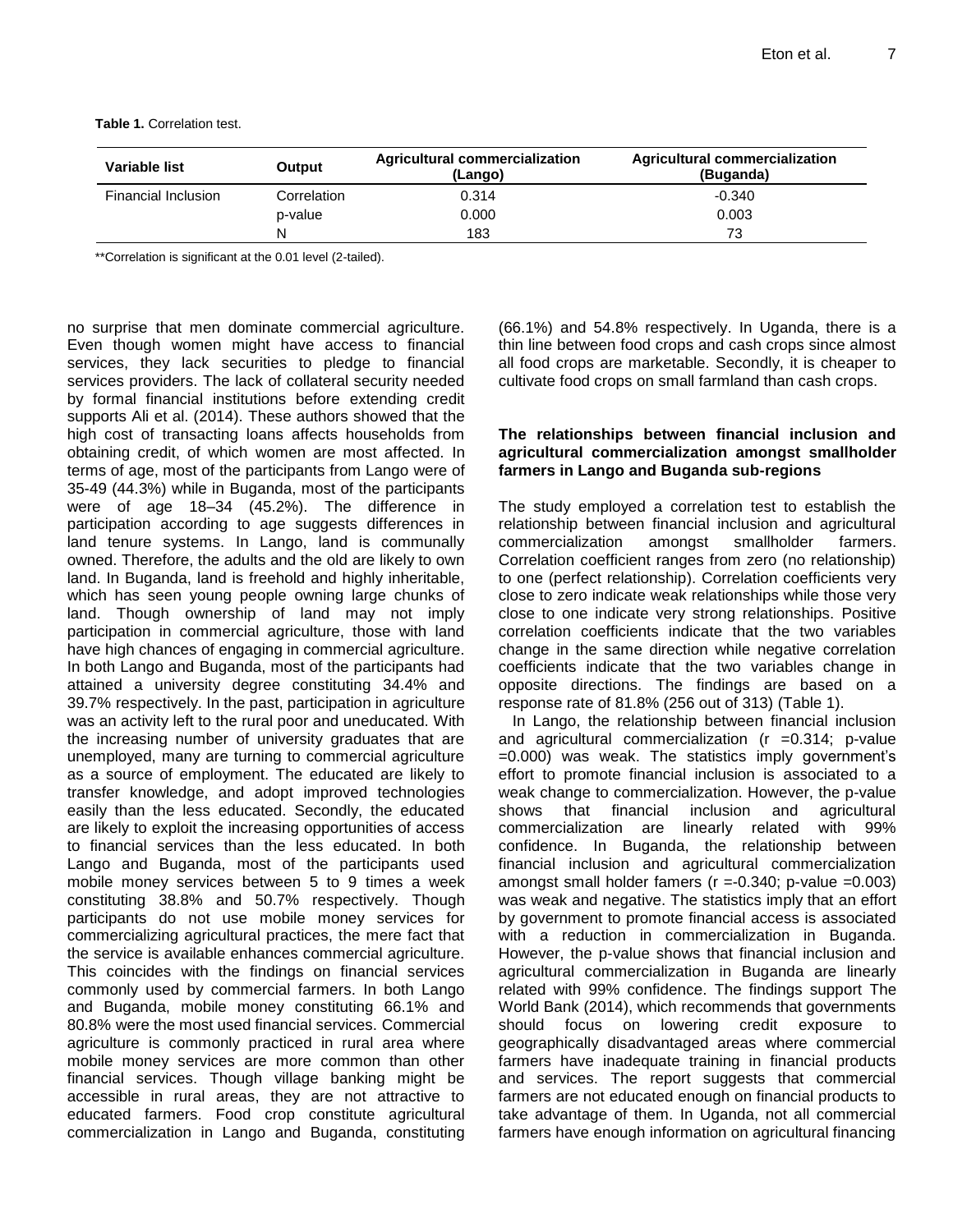| <b>Model summary</b>       | Lango    | <b>Buganda</b> |
|----------------------------|----------|----------------|
| R                          | 0.314(a) | $-0.340(a)$    |
| R square                   | 0.099    | 0.115          |
| Adjusted R square          | 0.094    | 0.103          |
| Std. error of the estimate | 6.8653   | 8.42049        |

**Table 2.** Regression coefficients.

<sup>a</sup>Predictors: (Constant), Financial Inclusion, <sup>b</sup>Dependent Variable: Agricultural Commercialization

in commercial banks, except in Buganda, where the practice is gradually penetrating among the educated. However, the experience seems to disagree with (Kikulwe et al., 2014) who established that using mobile money services is associated with increased farm profits, household income, and input usage. These related benefits of financial inclusion to agriculture take shape in an environment that has less barriers to agricultural production than financial access. Otherwise, this study shows that a number of factors limit agricultural commercialization beyond finances. The present findings disagree with Norton et al. (2014) who draw findings from developed economics regarding agricultural insurance. In Uganda, very few commercial farmers have insured their farms against natural factors. One key informant observed:

"…*our effort to take a living out of agriculture is very constrained…the loans are available but tagged with exorbitant interest rates…this coupled with the unpredictable weather may lead to complete losses at times*…" The study observes that agricultural commercialization in Uganda is growing under tides of nature and the volatile economy. When the season is bumper, prices drop drastically making it difficult to repay agricultural loans. When weather conditions threaten crop performance, the loss is severe that repaying agricultural loans is very difficult.

#### **The role of financial inclusion in supporting agricultural commercialization amongst smallholder farmer's in Lango and Buganda sub-regions**

To assess the role that financial inclusion plays in supporting agricultural commercialization amongst smallholder farmers in Lango and Buganda sub-regions, the study adopted regression analysis. Regression is a mathematical relationship between the independent and dependent variables. The model uses R Square to assess the variation in the dependent variable accountable to the independent variable (Table 2).

Financial inclusion explains only 10% (R Square =0.099) of the variation of agricultural commercialization in Lango. In Buganda, financial inclusion explains only 11.5% (R Square =0.115) of the variation of agricultural commercialization. The statistics imply absence of significant differences in the effect of financial inclusion on agricultural commercialization amongst small holder famers in the two sub-regions. Secondly, the effect of financial inclusion on agricultural commercialization amongst small holder farmers is low, which suggests the interplay of other factors in both regions. It should be noted that though the effects of financial inclusion appear to be low in both communities, financial inclusion increases agricultural commercialization in Lango and decreases in Buganda. These findings seem to agree with Rubhara and Mudhara (2019) who established that subsistence farmers are likely to adopt commercial agriculture if given financial support. While it is true that inadequate financial support is one limiting factor to commercial agriculture amongst small holder farmers, it is just a microcosm to the many barriers to agriculture development in Uganda. The findings further support Prato and Longo (2012) who identified inadequate and insecure access to natural resources as responsible for the increasing income inequality and financial exclusion among rural dwellers. Not to suggest that commercialized agriculture is an activity of the rural poor, financial exclusion affects mostly the poor. The negative relationship between financial inclusion and agricultural commercialization amongst smallholder farmers in Buganda supports FAOAcademic de Centro-America (2016) who observed that informal financial services tend to be costly, lack diversity, and affects borrowers on small scale. The costs associated with transacting credit tend to inch on the profits commercial farmers are likely to get. However, whether informal or formal financial services, accessing credit in Uganda is still costly, especially among the low-income earners.

## **Factors hindering the growth of agricultural commercialization amongst smallholder farmers in Lango and Buganda sub-regions**

To assess the factors affecting agricultural commercialization amongst the smallholder farmers, the study subjected descriptive measures on a set of factors drawn from the Ugandan environment. The study used 'arithmetic mean' to show where participants' views clustered mostly, and "standard deviation" to show where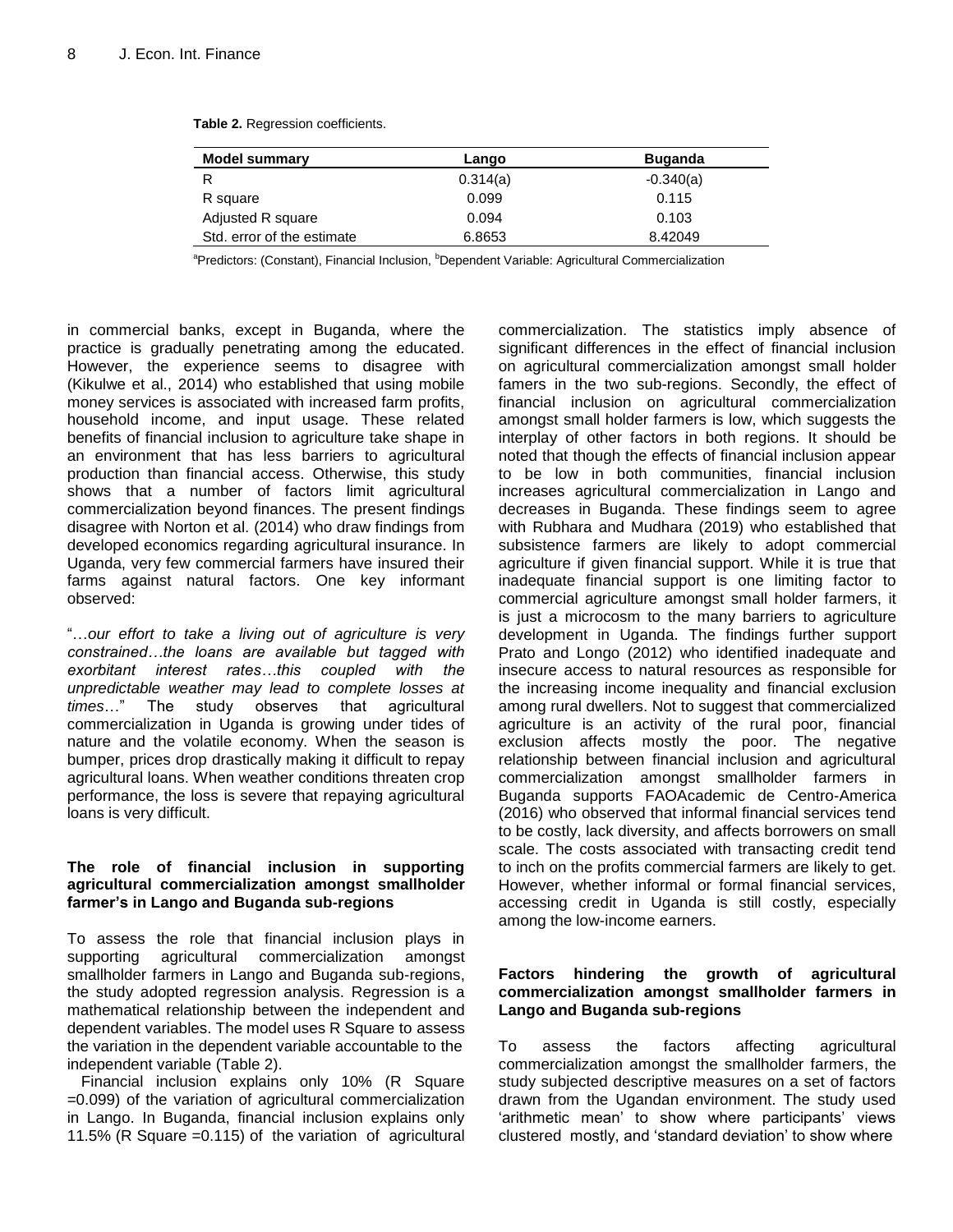|                                           | Lango, $N = 183$ |       | Buganda, $N = 73$ |       |
|-------------------------------------------|------------------|-------|-------------------|-------|
| <b>Variable List</b>                      | Mean             | Std.  | Mean              | Std.  |
| Expensive equipment                       | 4.5              | 0.718 | 4.44              | 0.957 |
| Weather changes                           | 4.19             | 0.851 | 4.41              | 0.955 |
| <b>Droughts</b>                           | 3.85             | 1.042 | 3.84              | 1.269 |
| <b>Floods</b>                             | 3.9              | 1.003 | 3.82              | 1.358 |
| Pests and diseases                        | 4.45             | 0.738 | 4.36              | 0.903 |
| Inadequate financing for long-term growth | 4.27             | 0.75  | 4.41              | 0.879 |
| Limited farmland                          | 3.97             | 1.141 | 3.79              | 1.354 |
| Inadequate technology                     | 4.27             | 0.755 | 4.15              | 0.923 |
| Inability to access capital               | 4.04             | 0.997 | 4.23              | 0.993 |
| Inability to invest in modern inputs      | 4.11             | 0.811 | 4.11              | 1.061 |
| <b>Fluctuating prices</b>                 | 4.31             | 0.918 | 4.48              | 0.818 |
| Inefficient marketing institutions        | 3.73             | 1.186 | 3.85              | 1.232 |
| Poor infrastructure                       | 3.97             | 1.266 | 3.81              | 1.478 |

**Table 3.** Factors affecting agricultural commercialization.

Source: Field data (2020).

participants" opinions deviated mostly (Table 3). These scores were computed from a 5-point likert scale.

In Lango, the high mean scores point to expensive equipment (mean  $= 4.5$ ; Std.  $= 0.718$ ), pests and diseases (mean  $= 4.45$ ; Std.  $= 0.738$ ), and fluctuating prices (mean  $= 4.31$ ; Std.  $= 0.918$ ) as key among the limiting factors to agricultural commercialization. In Buganda, high mean scores point to fluctuating prices (mean = 4.48; Std.  $=0.818$ ), expensive equipment (mean = 4.44; Std.  $=0.957$ ), weather changes (mean  $= 4.41$ ; Std.  $=0.955$ ), and inadequate financing for long-term growth (mean = 4.41; Std. =0.878) as key among the limiting factors to agricultural commercialization. The factors limiting agricultural commercialization in both communities, based on mean scores are expensive equipment, and fluctuating prices. While the mean scores do not reveal unique patterns of concentration of opinions, a comparison of standard deviations shows fluctuating prices as the most important factor limiting agricultural commercialization in both communities. In both communities, standard deviations indicate that poor infrastructure is not a worrying problem to agricultural commercialization. The findings seem to disagree with IPCC (2012) and Tambi (2018) who argued that climatic change has the greatest effect on agricultural production. Climatic change affects agricultural productivity contextually. For instance, farmers who cultivate in wetlands are least likely to be affected by climatic changes since wetlands do not dry completely. Similarly, farmers in mountainous areas are least likely to be hit by climatic changes, especially those that are situated on the windward side of the mountain. The findings in Buganda region agree with Levine (2005) and Shiferaw et al. (2015) who relate agricultural productivity to access to credit. Buganda region is near Uganda"s capital city,

Kampala, where financial services are easily available. However, there are isolated pockets of commercial agriculture in Luwero and Masaka, which are known for pineapples, and coffee production respectively. Wakiso for example is a city suburb with very small pockets of commercial agriculture on limited farmland. Therefore, access to finance in this region is negatively associated to agricultural commercialization.

#### **Hypothesis testing on financial inclusion and agricultural commercialization**

The study adopted Chi-Square results under cross tabulation procedure to test whether financial inclusion and agricultural commercialization are independent. As a guide to interpretation, an asymptotic significant value (Asymp. Sig. <0.05) indicates that the variables are related while Asympt. Sig. >0.05 indicates that the variables are independent (Table 4).

In Lango, Asympt. Sig. < 0.05, therefore rejecting the null hypothesis, which indicates that financial inclusion and agricultural commercialization are related. In Buganda, Asympt. Sig.  $< 0.05$ , which also leads to the rejection of the null hypothesis, indicating that financial inclusion and agricultural commercialization are related. Based on the asymptotic significant values of the cross tabulation, financial inclusion and agricultural commercialization are related in both Lango and Buganda. The study rejected the null hypothesis that financial inclusion does not affect agricultural commercialization amongst smallholder farmers in both Lango and Buganda sub-regions; and accepted the alternative hypothesis that financial inclusion affects agricultural commercialization amongst small holder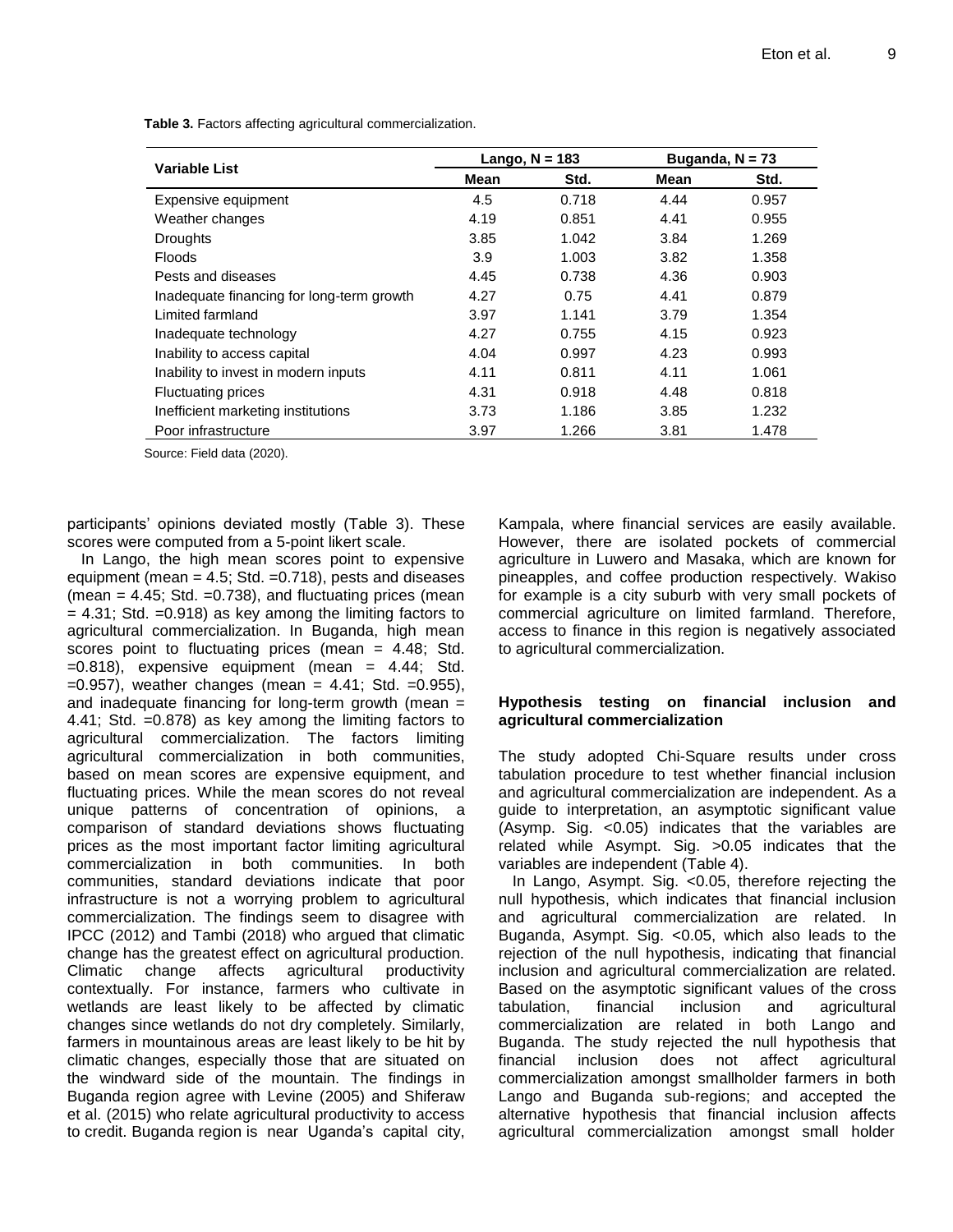**Table 4.** Chi-Square results.

|                              | Lango                 | <b>Buganda</b>        |  |
|------------------------------|-----------------------|-----------------------|--|
|                              | Asymp. Sig. (2-sided) | Asymp. Sig. (2-sided) |  |
| Pearson Chi-square           | 0.000                 | 0.000                 |  |
| Likelihood ratio             | 0.774                 | 1.000                 |  |
| Linear-by-linear association | 0.000                 | 0.003                 |  |
| Number of valid cases        | 183                   | 73                    |  |

The study set H<sub>O</sub>: = Null hypothesis, and H<sub>A</sub>: = Alternative hypothesis. H<sub>O</sub>: Financial inclusion does not affect agricultural commercialization amongst smallholder farmers in Lango and Buganda sub-regions; HA: Financial inclusion affects agricultural commercialization amongst smallholder"s farmers in Lango and Buganda sub-regions. Source: Field data (2020)

farmers in both Lango and Buganda sub-regions. The study is likely to obtain the same conclusion from over 95% of the sampled objects. Notwithstanding, directional measures indicate that financial inclusion positively affects agricultural commercialization in Lango, and not in Buganda.

#### **CONCLUSION AND POLICY IMPLICATIONS**

Agricultural commercialization is one step forward to poverty alleviation in a developing country like Uganda but its success will persistently lean on a set of economic and natural variables. This study has identified financial inclusion as one variable that can predict the success of agricultural commercialization amongst smallholder farmers, though it varies from one region to another. In Lango, government has a positive effect on financial inclusion in agricultural commercialization; while in Buganda, it is a negative factor. In Lango, land is communal and therefore smallholder farmers need to access finances to purchase or rent land for commercial farming. In Buganda, however, land is freehold, which makes smallholder farmers to inherit chunks of land from their parents. They need financial assistance to boost productivity than acquiring land. Nevertheless, these are relative positions in both Lango and Buganda because the overall input of financial access to agricultural commercialization is generally low. Of course, in Lango, farmers do not have collateral security to pledge before financial service providers while in Buganda, especially in Wakiso, land is expensive for commercial farming due to rapid urbanization. The study has established some common factors that limit agricultural commercialization amongst smallholder farmers in both Lango and Buganda that is expensive equipment and fluctuating prices while poor infrastructure is no longer a big worry. The existence of these factors and some shadows in financial access gave a strong ground to reject the null hypothesis that financial access does not affect agricultural commercialization amongst smallholder farmers in both Lango and Buganda sub-regions. We therefore recommend that, financial service providers should

continue revising their lending terms downwards to reach smallholder farmers, many of whom lack collateral security to pledge for credit. While the government takes credit for improving infrastructure, government, through her policy organs like Ministry of Agriculture, should provide buffer prices against price fluctuations. This study contributes a unique relationship between financial inclusion and agricultural commercialization amongst smallholder farmers by drawing from a plethora of a comparative analysis. Future researchers should consider examining how price fluctuation could be handled to support smallholder farmers to increase productivity.

#### **CONFLICT OF INTERESTS**

The authors have not declared any conflict of interests.

#### **REFERENCES**

- Australian Bankers" Association (ABA) (2014). Comments on Australian Agricultural Competitiveness Issue Paper. Australian Bankers" Association Incorporated Sydney, NSW 2000. Retrieved from http://www.bankers.asn.au
- Abdulkareem HKK (2019). Financial Inclusion: Effectiveness of Microfinance Banks in Promoting Access and Usage of Financial Services. International Journal of Research in Management, Economics and Commerce 9(6):30-40.
- Alliance for a Green Revolution in Africa (AGRA) (2016). African Report. Progress towards agricultural transformation in Africa.
- Aitken R (2013). The financialization of micro-credit. Development and Change 44(3):473-499. https://doi.org/10.1111/dech.12027
- Akinlo AE (2014). Policy Choices and Challenges in expanding access to finance for growth in rural Nigeria. European Journal of Sustainable Development 3(1):135-144.
- Ali DA, Deininger K, Duponchel M (2014). Credit constraints and agricultural productivity: Evidence from rural Rwanda. Journal of Development Studies 50(5):649-665.
- Alliance for Financial Inclusion (2019). Uganda's Journey to Inclusive Finance through Digital Financial Services. Member Series: Financial Inclusion Journey. Kuala Lumpur, Malaysia: Aliance for Financial Inclusion.
- Amin ME (2005). Social Science Research methods. Conception, methodology and Analysis. Makerere University, Kampala Available at
	- https://www.scrip.org/(S(oyulxb425alt1aej1nfow45)/reference/Refere nce Papers.aspx?Reference=1118650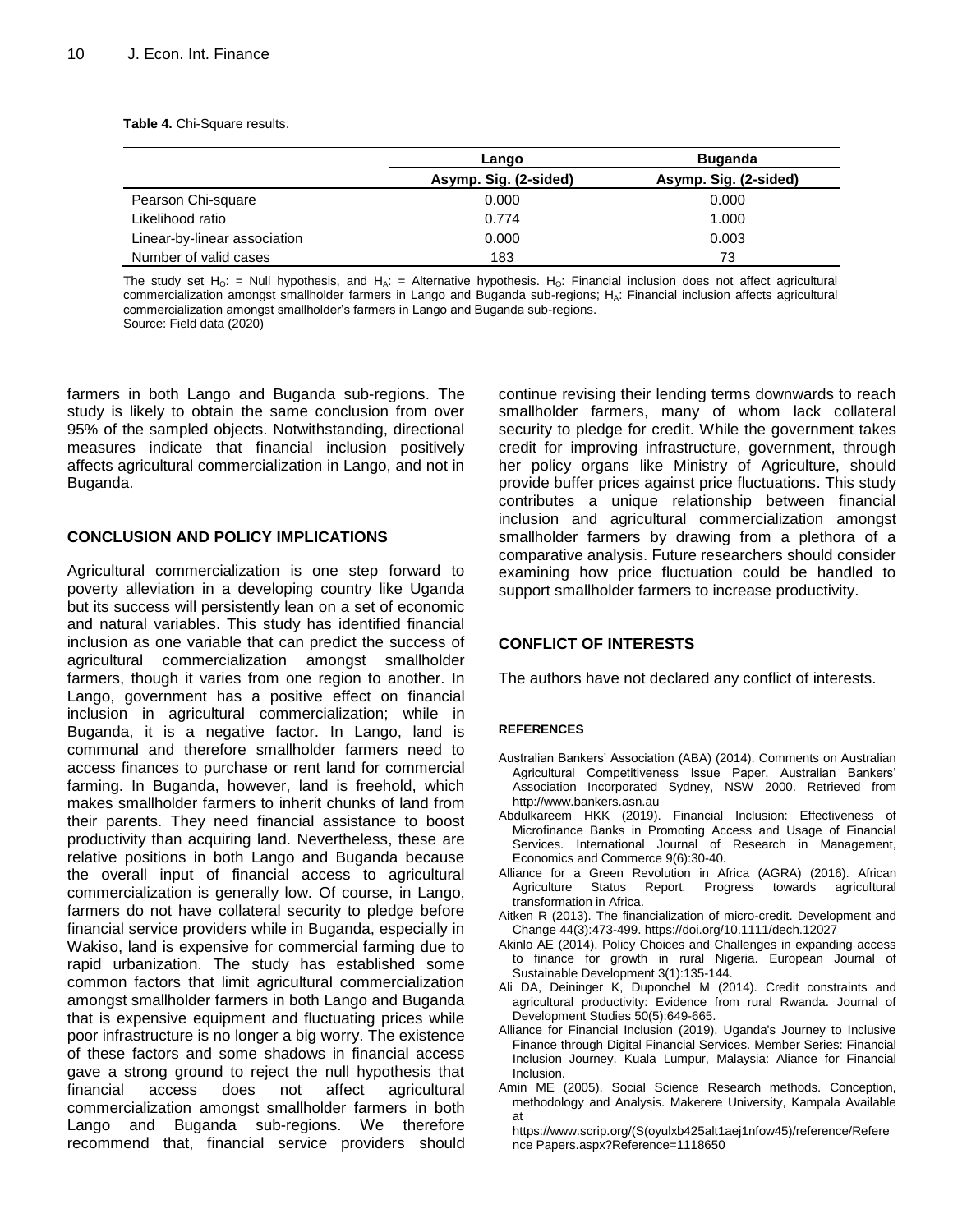- Arnold J, Rhyne E (2016). A Change in Behavior: Innovations in Financial Capability, Centre for Financial Inclusion.
- Aro-Gordon S (2016). Effectiveness of Financial inclusion strategy in Nigeria. Paper presented at the second international conference on inclusive economic growth and sustainable development, Mysuru, India.
- Barnett BJ, Barret CB, Skees JR (2008). Poverty traps and index-based risk transfer products. World Development 36(10):1766-1785.
- Beaman L, Karlan D, Thuysbaert B, Udry C (2014). Self-selection into credit markets: Evidence from agriculture in Mali (No. w20387). National Bureau of Economic Research.
- Bird DK (2009). The use of questionnaires for acquiring information on public perception of natural hazards and risk mitigation-A review of current Knowledge and Practice. Natural Hazards and Earth System Science 9:1307-1325.
- Bitzernd V, Bijman J (2014). Old oranges in New boxes? Strategic partnerships between emerging farmers and agribusiness in South Africa. Journal of Southern African Studies 40(1):167-183.
- Brownbridge M (1996). Financial Repression and Financial Reform in Uganda.

https://opendocs.ids.ac.uk/opendocs/bitstream/handle/20.500.12413/ 3334/Wp30.pdf?sequence=1

- Bruhn M, Love I (2014). The real Impact of improved Access to Finance: Evidence from Mexico. The Journal of Finance 69(3):1347- 1376.
- Callen M, De Mel S, Mclntosh C, Woodruff C (2014). What are the headwaters of formal savings? Experimental evidence from Sri Lanka (No. w20736) National Bureau of Economic Research.
- CARE International (2014). Financial Unclusion in Uganda. CARE International Policy Brief. Kampala: CARE International UK and CARE International Uganda.
- Creswell J (2013). Qualitative inquiry and research design. Choosing among five approaches (3<sup>rd ed.</sup>) Thousand Oaks, CA: Sage Publications, Incorporated.
- DeHaas M (2016). Measuring rural welfare in colonial Africa: Did Uganda"s Smallholders thrive? The economic history review 70:2.
- Demirguc-KuntA, Klapper L, Singer D, Van Oudheusden P (2015). "The Global Findex Database 2014; Measuring Financial Inclusion around the World" World Bank Policy Working Paper No.7255. Washington, D.C; World Bank Group.
- DeOlloqui F, Andrade G, Herrera D (2015). "Inclusion financier en America Latina Yel Caribe; coyuntura actual y desafiospara los proximosanos" IDB Discussion paper, No. 385, Washington, D.C., Inter-American Development Bank (IDB).
- EKN (2015). Agri-Machinery Scan Uganda. Embassy of the Kingdom of the Netherlands. Kampala.
- Eraskine A (2014). Funding Australia"s Future: Regulating the Australian Financial System, Australian Center for Financial Studies.
- Eton M, Uwonda G, Mwosi F, Barigye G, Ogwel PB (2019). Financial Inclusion and Economic Growth in Uganda. A Case study of selected districts in Western Uganda. International Journal of Advances in Scientific Research and Engineering (ijasre) 5:10.
- Fairbairn M (2014). "Like gold with": Evolving intersections between farmland and finance. Journal of peasant studies 41(5):777-795.
- Food and Agriculture Organization (FAO) (2015). FAOSTAT. Online statistical database (available at http;//faostat.fao.org)
- Food and Agriculture Organization (FAO) (2013). Enabling Environments for Agribusiness and Agro-Industries Development-Regional and Country perspectives. Rome. Agribusiness and Food Industries (1).
- FAO Academic de Centro-America (2016). Estrategiainnovadoras de gestion de riesgoenmercadosfinancierosrurales y agropecuarious, edited by Emilio Hernandez. Rome, Italy.
- Finscope (2018). FsdUganda financial Sector Deepening. Topline Findings Report June 2018. www.fsduganda.org.ug
- Gashu D, Demment MW, Stoecker B (2019). Challenges and Opportunities to the African agriculture and food system. African Journal of food, Agriculture, Nutrition and Development 19(1):14190- 14217.
- Gebremedhin B, Jaleta M (2010). Commercialization of smallholders: Is market participation enough. In proceedings of the contributed paper presented at the joint 3<sup>rd</sup> African Association of Agricultural

Economist (AAAE) and  $48<sup>th</sup>$  Agricultural Economists Association of South Africa (AEASA) Conference, Cape Town, South Africa, 19-23 September 2010.

- Goobi R, Musekese BW, Ntayi J (2017). Economic Development and Industrial Policy in Uganda. Kampala, Uganda: Friedrich Ebert Stiftung.
- GOP (2015). Ministry of Finance, Pakistan Economic Survey http://www.finance.gov.pk/
- Gornall J, Betts R, Burke E, Clark R, Camp J, Willett K, Wiltshire A (2010). Implications of climate change for agricultural productivity in the early twenty-first century. Philosophical Transactions of the Royal Society B: Biological Sciences 365:2973-2089.
- Gupta AD (2012). Rajbanshi People of Northern West Bengal: Access to Micro-Credit. Darjeeling: Department of Anthropology, University on North Bengal.
- Herrmann RT (2017). Large-Scale Agricultural Investment and Smallholder Welfare: A Comparison of wage labor and out grower channels in Tanzania. World Development 90:294-310.
- International Fund for Agricultural Development (IFAD) (2016). Rural Development Report 2016: Fostering Inclusive Rural Transformation, Rome, September.
- International Finance Corporation (IFC) (2012). Innovative Agricultural SME Finance Models, Washington, D.C., Global Partnership for Financial Inclusion (GPFI)/International Finance Corporation (IFC), November.
- Intergovernmental panel on climate change (IPCC) (2012). Managing the risk of extreme events and disasters to advance climate change adaption. A Special report of working groups 1 and 11 of the intergovernmental panel on climate change IPCC). https://www.ipcc.ch/report/managing-the-risks-of-extreme-eventsand-disasters-to-advance-climate-change-adaptation/
- Iqbal BA, Sami S (2017). Role of Banks in financial inclusion in India. ContaduriaY Administration, 62:644-656.
- Jack W, Suri T (2014). "Risk-Sharing and Transaction Costs: Evidence from Kenya"s Mobile Money Revolution." American Economic Review 104(1):183-223.
- Jennifer C, Tina G (2014). "Agricultural Commercialization, Production Diversity and Consumption Diversity among smallholders in Ethiopia: Results from the National Ethiopia Integrated Survey on Agriculture, Rural Socioeconomic Survey, 2012 Friedman School of Nutrition Science and Policy Tufts University. USA.
- Justus O, Knerr B, Owuor G, Ouma E (2016). "Commercialization of Food Crops and Farm productivity: Evidence from smallholders in Central Africa" Agrekon 55(4):458-482.
- Kabiti HM, Raidimi NE, Pfumayaramba TK, Chauke PK (2016). Determinants of Agricultural Commercialization among Smallholder farmers in Munyati Resettlement Area, Chikomba District, Zimbabwe. Journal of Human Ecology 53(1):10-19.
- Kast F, Pomeranz D (2014). "Saving More to borrow less: Experimental Evidence from Access to Formal Savings Accounts in Chile," NBER Working Papers 20239, National Bureau of Economic Research, Incorporated.
- Kikulwe EM, Fischer E, Qaim M (2014). Mobile Money, Smallholder Farmers and Household welfare in Kenya. Plos ONE 9(10):e109804. doi:10.1371/journal.pone.0109804
- Kilimani N (2007). Financial Development and Economic growth in Uganda. The IUP Journal of Financial Economics v(1):14-34.
- Kotler P, Keller KL (2015). Marketing management, global edition. Edinburgh Gate, England: Pearson Education Limited pp. 194-209.
- Levine R (2005). Finance and Growth: Theory and Evidence. Handbook of Economic Growth, in Aghion, P., Durlauf, S. (ed), Handbook of Economic growth, Edition 1. Volume1 Chapter 12, pp. 865-934.
- Maertens A, Barret CB (2013). Measuring Social Networks" Effect on Agricultural Technology. American Journal of Agricultural Economics 95(2):353-359.
- Ministry of Finance, Planning and Economic Development (2010). Uganda Annual Report for the Implementation of the Programme of Action for the Least Developed Countries for the Decade 2001-2020 Kampala: Ministry of Finance, Planning and Economic Development.
- Muamba FM (2011). "Selling at the farm gate or traveling to the market; a conditional farm-level model", Journal of Developing Areas 44(2):95-107.